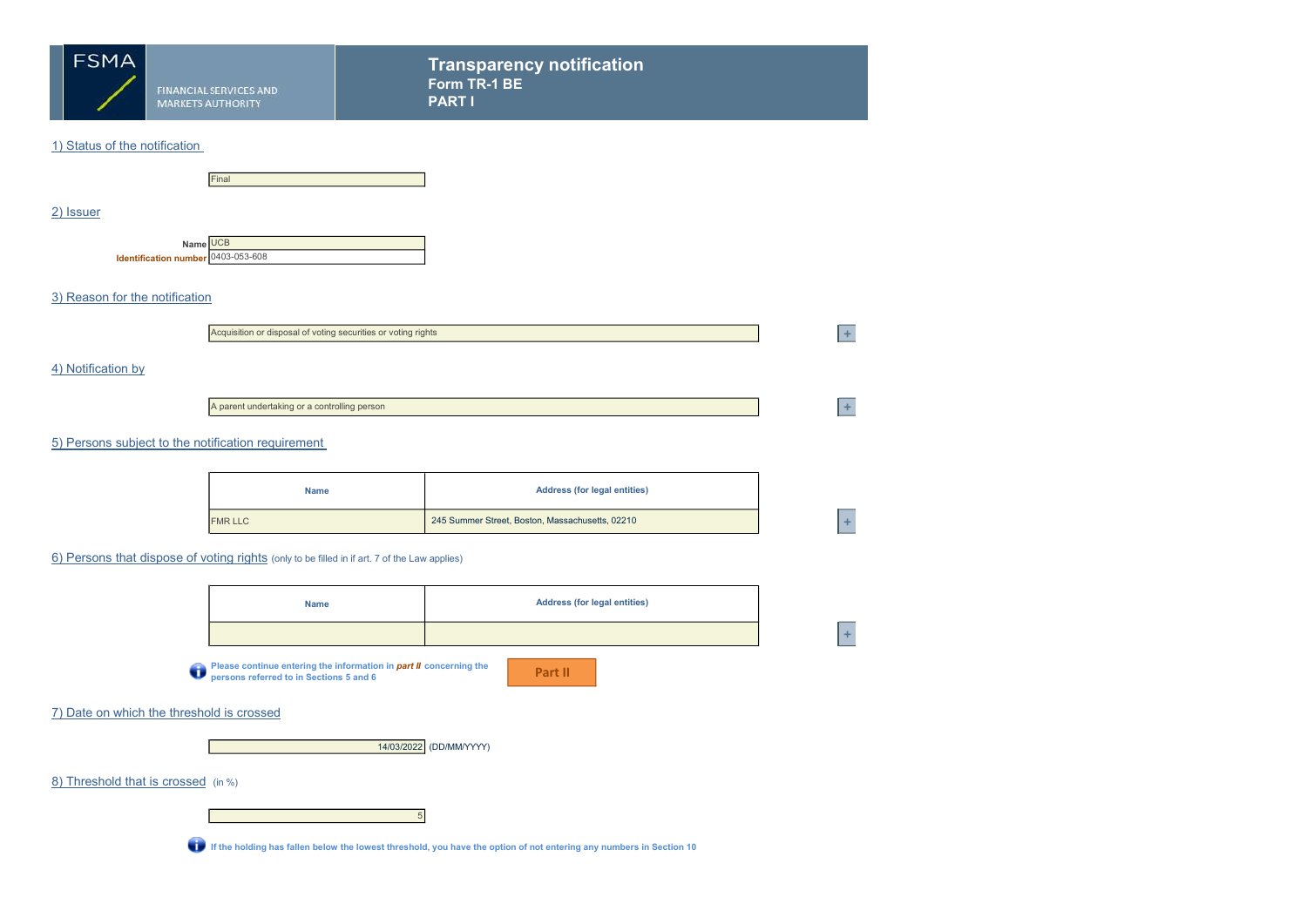### 9) Denominator



#### 10) Notified details

| A) Voting rights                                                       | <b>Previous notification</b> | After the transaction |                                 |                         |                                 |
|------------------------------------------------------------------------|------------------------------|-----------------------|---------------------------------|-------------------------|---------------------------------|
|                                                                        | # of voting rights           |                       | # of voting rights              |                         | % of voting rights              |
| Holders of voting rights                                               |                              | Linked to securities  | Not linked to the<br>securities | Linked to<br>securities | Not linked to the<br>securities |
| <b>FMR LLC</b>                                                         | $\overline{0}$               | $\mathbf{0}$          |                                 | 0.00%                   |                                 |
| <b>FIAM LLC</b>                                                        | 892,393                      | 890,799               |                                 | 0.46%                   |                                 |
| <b>Fidelity Institutional Asset Management</b><br><b>Trust Company</b> | 357,515                      | 365,159               |                                 | 0.19%                   |                                 |
| Fidelity Management & Research<br>Company LLC                          | 6,677,846                    | 6,748,641             |                                 | 3.47%                   |                                 |
| <b>Fidelity Management Trust Company</b>                               | 577,368                      | 560,449               |                                 | 0.29%                   |                                 |
| FMR Investment Management (UK)<br>Limited                              | 1,050,992                    | 1,049,926             |                                 | 0.54%                   |                                 |
| <b>Strategic Advisers LLC</b>                                          | 134,547                      | 155,622               |                                 | 0.08%                   |                                 |
| Subtotal                                                               | 9,690,661                    | 9,770,596             |                                 | 5.02%                   |                                 |
|                                                                        | <b>TOTAL</b>                 | 9,770,596             | $\mathbf{0}$                    | 5.02%                   | 0.00%                           |

| ۰ |
|---|
| - |
| ۰ |
|   |
| ۰ |
| - |
|   |
| ı |

Start with "groups" of holders. Add subtotals with Σ<sub>n</sub>, and then finish with the persons who are "alone".<br>For groups, start with the ultimate controlling natural person or legal entity.<br>The totals, subtotals and % will b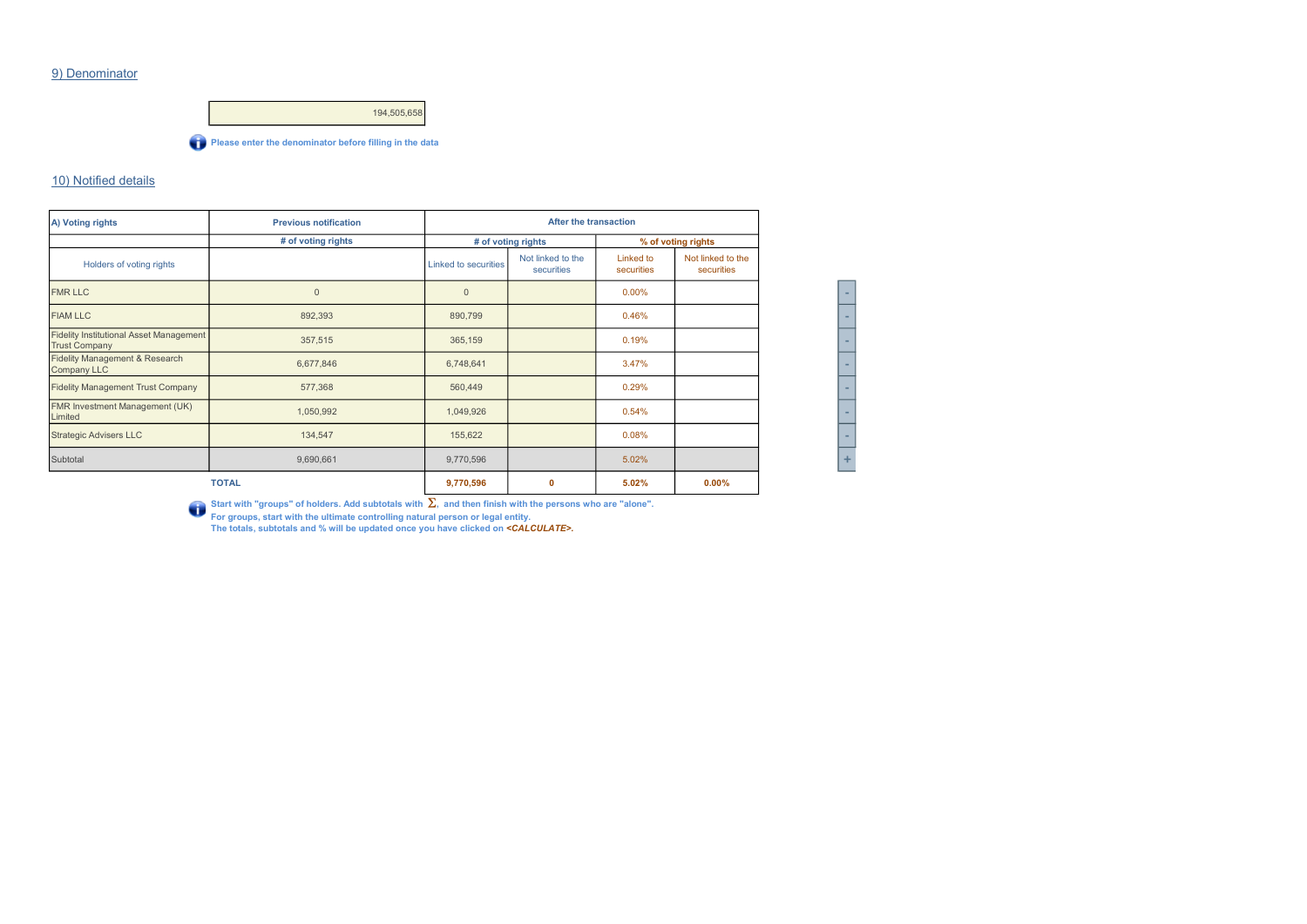| <b>B) Equivalent financial instruments</b>            | <b>After the transaction</b>        |                        |                                   |                                                                                    |                    |                   |  |
|-------------------------------------------------------|-------------------------------------|------------------------|-----------------------------------|------------------------------------------------------------------------------------|--------------------|-------------------|--|
| <b>Holders of equivalent</b><br>financial instruments | <b>Type of financial instrument</b> | <b>Expiration date</b> | <b>Exercise period or</b><br>date | # of voting rights<br>that may be<br>acquired if the<br>instrument is<br>exercised | % of voting rights | <b>Settlement</b> |  |
|                                                       |                                     |                        |                                   |                                                                                    |                    |                   |  |
|                                                       | <b>TOTAL</b>                        |                        |                                   | 0                                                                                  | $0.00\%$           |                   |  |

The totals will be updated once you have clicked on <CALCULATE>

| TOTAL (A & B) |                  |           | # of voting rights   % of voting rights |
|---------------|------------------|-----------|-----------------------------------------|
|               | <b>CALCULATE</b> | 9,770,596 | 5.02%                                   |

# 11) Full chain of controlled undertakings through which the holding is effectively held, if applicable

| Fidelity Institutional Asset Management Trust Company and FIAM LLC are controlled by FIAM Holdings LLC, | <b>FIAM</b> |
|---------------------------------------------------------------------------------------------------------|-------------|
| Holdings LLC is controlled by FMR LLC                                                                   |             |
| Fidelity Management Trust Company is controlled by FMR LLC                                              |             |
| Fidelity Management & Research Company LLC is controlled by FMR LLC                                     |             |
| FMR Investment Management (UK) Limited is controlled by Fidelity Management & Research Company LLC      |             |
| Strategic Advisers LLC is controlled by Fidelity Advisory Holdings LLC                                  |             |
| Fidelity Advisory Holdings LLC is controlled by FMR LLC                                                 |             |
| FMR LLC is not a controlled entity.                                                                     |             |
|                                                                                                         |             |
|                                                                                                         |             |
|                                                                                                         |             |
|                                                                                                         |             |
|                                                                                                         |             |

# 12) In case of proxy voting for only one GM



# 13) Additional information